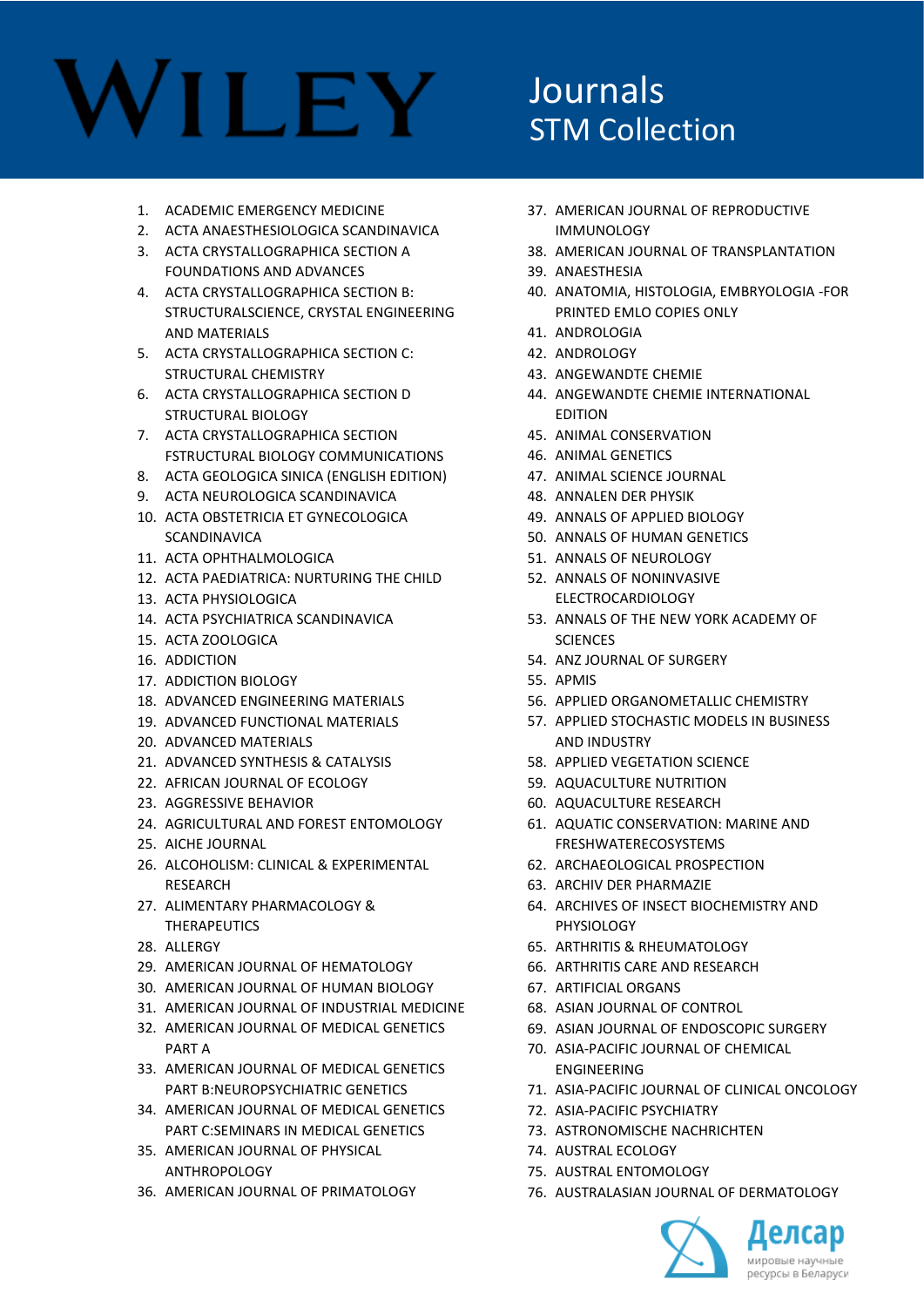#### Journals STM Collection

- 77. AUSTRALASIAN JOURNAL OF ULTRASOUND IN MEDICINE
- 78. AUSTRALASIAN JOURNAL ON AGEING
- 79. AUSTRALIAN & NEW ZEALAND JOURNAL OF **STATISTICS**
- 80. AUSTRALIAN AND NEW ZEALAND JOURNAL OF OBSTETRICSAND GYNAECOLOGY
- 81. AUSTRALIAN DENTAL JOURNAL
- 82. AUSTRALIAN ENDODONTIC JOURNAL
- 83. AUSTRALIAN JOURNAL OF GRAPE AND WINE RESEARCH
- 84. AUSTRALIAN JOURNAL OF RURAL HEALTH
- 85. AUSTRALIAN OCCUPATIONAL THERAPY JOURNAL
- 86. AUSTRALIAN VETERINARY JOURNAL
- 87. AUTISM RESEARCH
- 88. BASIC AND CLINICAL PHARMACOLOGY & **TOXICOLOGY**
- 89. BASIN RESEARCH
- 90. BAUPHYSIK
- 91. BAUTECHNIK
- 92. BERICHTE ZUR WISSENSCHAFTSGESCHICHTE
- 93. BETON- UND STAHLBETONBAU
- 94. BIOCHEMISTRY AND MOLECULAR BIOLOGY **FDUCATION**
- 95. BIOELECTROMAGNETICS
- 96. BIOESSAYS
- 97. BIOFACTORS
- 98. BIOFUELS, BIOPRODUCTS AND BIOREFINING
- 99. BIOLOGICAL REVIEWS
- 100.BIOLOGIE IN UNSERER ZEIT (BIUZ)
- 101.BIOLOGY OF THE CELL
- 102.BIOMEDICAL CHROMATOGRAPHY
- 103.BIOMETRICAL JOURNAL
- 104.BIOMETRICS
- 105.BIOPHARMACEUTICS & DRUG DISPOSITION
- 106.BIOPOLYMERS
- 107.BIOTECHNOLOGY AND APPLIED BIOCHEMISTRY
- 108.BIOTECHNOLOGY AND BIOENGINEERING
- 109.BIOTECHNOLOGY JOURNAL
- 110.BIOTECHNOLOGY PROGRESS
- 111.BIOTROPICA
- 112.BIPOLAR DISORDERS
- 113.BIRTH
- 114.BIRTH DEFECTS RESEARCH
- 115.BJOG: AN INTERNATIONAL JOURNAL OF OBSTETRICS AND GYNAECOLOGY
- 116.BJU INTERNATIONAL
- 117.BOREAS

118.BRAIN PATHOLOGY 119.BRITISH JOURNAL OF CLINICAL PHARMACOLOGY 120.BRITISH JOURNAL OF DERMATOLOGY 121.BRITISH JOURNAL OF HAEMATOLOGY 122.BRITISH JOURNAL OF PHARMACOLOGY 123.BRITISH JOURNAL OF SURGERY 124.BULLETIN OF THE KOREAN CHEMICAL SOCIETY 125.BULLETIN OF THE LONDON MATHEMATICAL **SOCIETY** 126.CANCER 127.CANCER CYTOPATHOLOGY 128.CATHETERIZATION AND CARDIOVASCULAR INTERVENTIONS 129.CE/PAPERS 130.CELL BIOCHEMISTRY & FUNCTION 131.CELL BIOLOGY INTERNATIONAL 132.CELLULAR MICROBIOLOGY 133.CHEMBIOCHEM 134.CHEMBIOENG REVIEWS 135.CHEMCATCHEM 136.CHEMICAL BIOLOGY & DRUG DESIGN 137.CHEMICAL ENGINEERING & TECHNOLOGY (CET) 138.CHEMIE IN UNSERER ZEIT (CHIUZ) 139.CHEMIE-INGENIEUR-TECHNIK (CIT) 140.CHEMISTRY - A EUROPEAN JOURNAL 141.CHEMISTRY - AN ASIAN JOURNAL 142.CHEMISTRY & BIODIVERSITY 143.CHEMKON - CHEMIE KONKRET, FORUM FUER UNTERRICHT UND DIDAKTIK 144.CHEMMEDCHEM 145.CHEMPHYSCHEM 146.CHEMPLUSCHEM 147.CHINESE JOURNAL OF CHEMISTRY 148.CHIRALITY 149.CLADISTICS 150.CLEAN - SOIL, AIR, WATER 151.CLINICAL & EXPERIMENTAL ALLERGY 152.CLINICAL & EXPERIMENTAL DERMATOLOGY 153.CLINICAL & EXPERIMENTAL IMMUNOLOGY 154.CLINICAL & EXPERIMENTAL OPHTHALMOLOGY 155.CLINICAL ADVANCES IN PERIODONTICS 156.CLINICAL ANATOMY 157.CLINICAL AND EXPERIMENTAL NEUROIMMUNOLOGY 158.CLINICAL AND EXPERIMENTAL OPTOMETRY 159.CLINICAL AND EXPERIMENTAL PHARMACOLOGY AND PHYSIOLOGY

160.CLINICAL ENDOCRINOLOGY

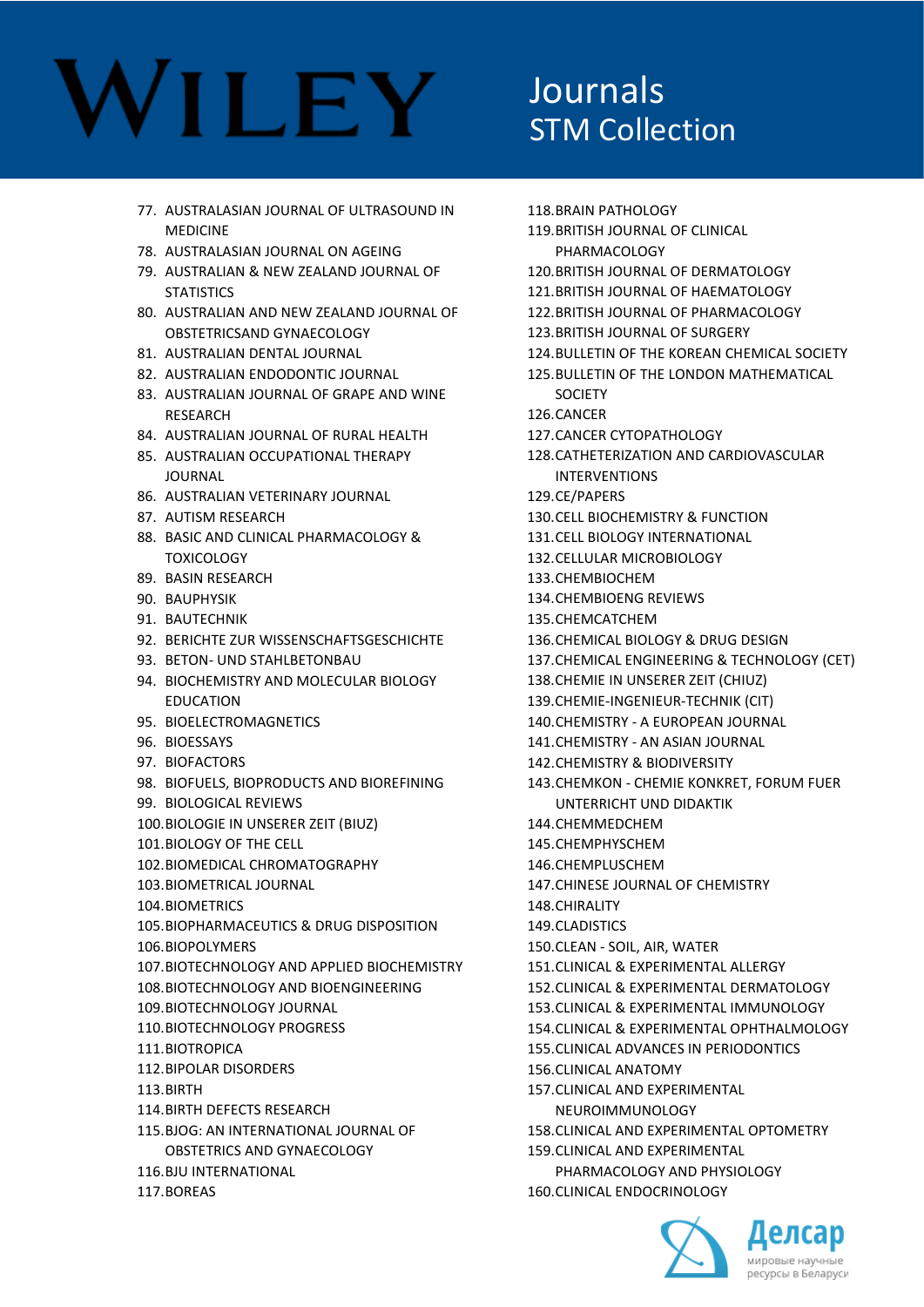# **VILEY**

### Journals STM Collection

161.CLINICAL GENETICS 162.CLINICAL IMPLANT DENTISTRY AND RELATED RESEARCH 163.CLINICAL OBESITY 164.CLINICAL ORAL IMPLANTS RESEARCH 165.CLINICAL OTOLARYNGOLOGY 166.CLINICAL PHARMACOLOGY IN DRUG DEVELOPMENT 167.CLINICAL PHYSIOLOGY AND FUNCTIONAL IMAGING 168.CLINICAL TEACHER, THE 169.CLINICAL TRANSPLANTATION 170.COLOR RESEARCH & APPLICATION 171.COLORATION TECHNOLOGY 172.COLORECTAL DISEASE 173.COMMUNICATIONS ON PURE AND APPLIED **MATHEMATICS** 174.COMMUNITY DENTISTRY AND ORAL EPIDEMIOLOGY 175.COMPREHENSIVE REVIEWS IN FOOD SCIENCE AND FOOD SAFETY 176.COMPUTATIONAL AND MATHEMATICAL **METHODS** 177.COMPUTATIONAL INTELLIGENCE 178.COMPUTER ANIMATION & VIRTUAL WORLDS 179.COMPUTER APPLICATIONS IN ENGINEERING EDUCATION 180.COMPUTER GRAPHICS FORUM 181.COMPUTER-AIDED CIVIL AND INFRASTRUCTURE ENGINEERING 182.CONCEPTS IN MAGNETIC RESONANCE PART B: MAGNETIC RESONANCE ENGINEERING 183.CONCEPTS IN MAGNETIC RESONANCE:PART A 184.CONCURRENCY AND COMPUTATION: PRACTICE AND EXPERIENCE 185.CONGENITAL ANOMALIES 186.CONGENITAL HEART DISEASE 187.CONSERVATION BIOLOGY 188.CONTACT DERMATITIS 189.CONTRIBUTIONS TO PLASMA PHYSICS 190.CRYSTAL RESEARCH & TECHNOLOGY 191.CURTIS'S BOTANICAL MAGAZINE 192.CYTOMETRY PART A 193.CYTOMETRY PART B:CLINICAL CYTOMETRY 194.CYTOPATHOLOGY 195.CYTOSKELETON 196.DENTAL TRAUMATOLOGY 197.DEPRESSION AND ANXIETY 198.DERMATOLOGIC THERAPY 241.EPILEPSIA

199.DEVELOPMENT, GROWTH & DIFFERENTIATION 200.DEVELOPMENTAL DYNAMICS 201.DEVELOPMENTAL MEDICINE & CHILD NEUROLOGY 202.DEVELOPMENTAL NEUROBIOLOGY 203.DEVELOPMENTAL PSYCHOBIOLOGY 204.DIABETES OBESITY & METABOLISM 205.DIABETES/METABOLISM RESEARCH AND REVIEWS 206.DIABETIC MEDICINE 207.DIAGNOSTIC CYTOPATHOLOGY 208.DIGESTIVE ENDOSCOPY 209.DRUG AND ALCOHOL REVIEW 210.DRUG DEVELOPMENT RESEARCH 211.EARLY INTERVENTION IN PSYCHIATRY 212.EARTH SURFACE PROCESSES AND LANDFORMS 213.EARTHQUAKE ENGINEERING & STRUCTURAL DYNAMICS 214.ECHOCARDIOGRAPHY 215.ECOGRAPHY 216.ECOHYDROLOGY 217.ECOLOGICAL APPLICATIONS 218.ECOLOGICAL ENTOMOLOGY 219.ECOLOGICAL MANAGEMENT & RESTORATION 220.ECOLOGICAL MONOGRAPHS 221.ECOLOGICAL RESEARCH 222.ECOLOGY LETTERS 223.ECOLOGY OF FRESHWATER FISH 224.ELECTRICAL ENGINEERING IN JAPAN 225.ELECTROANALYSIS 226.ELECTRONICS AND COMMUNICATIONS IN **JAPAN** 227.ELECTROPHORESIS 228.EMBO REPORTS 229.EMERGENCY MEDICINE AUSTRALASIA 230.ENGINEERING IN LIFE SCIENCES (SEE E129) 231.ENTOMOLOGIA EXPERIMENTALIS ET APPLICATA 232.ENTOMOLOGICAL RESEARCH 233.ENTOMOLOGICAL SCIENCE 234.ENVIRONMENTAL AND MOLECULAR MUTAGENESIS 235.ENVIRONMENTAL MICROBIOLOGY 236.ENVIRONMENTAL MICROBIOLOGY REPORTS 237.ENVIRONMENTAL PROGRESS & SUSTAINABLE ENERGY 238.ENVIRONMENTAL TOXICOLOGY 239.ENVIRONMENTAL TOXICOLOGY & CHEMISTRY 240.ENVIRONMETRICS

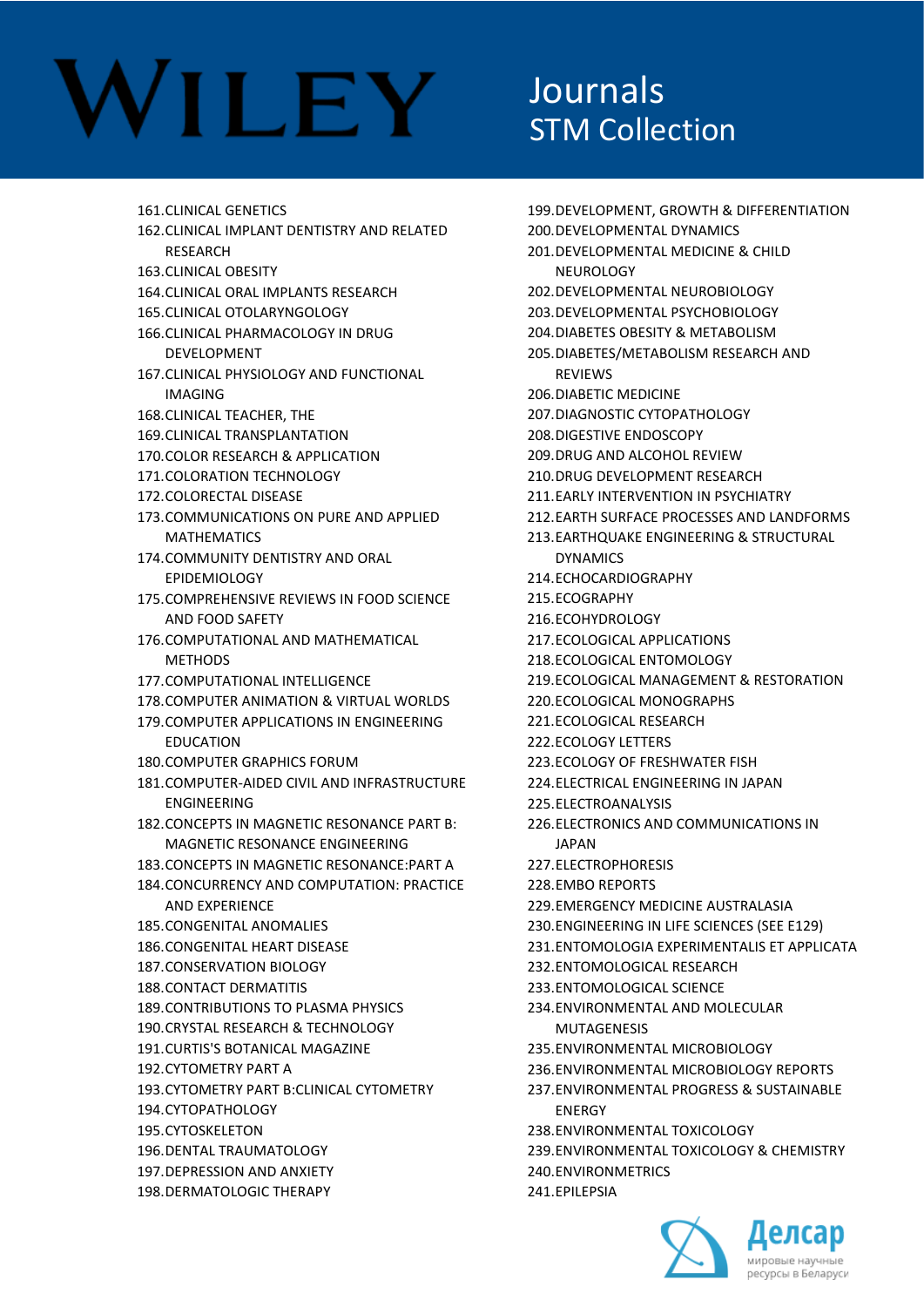### Journals STM Collection

242.EPILEPTIC DISORDERS 243.EPPO BULLETIN 244.EQUINE VETERINARY EDUCATION 245.EQUINE VETERINARY JOURNAL 246.ETHOLOGY 247.EUROPEAN EATING DISORDERS REVIEW 248.EUROPEAN JOURNAL OF CANCER CARE 249.EUROPEAN JOURNAL OF CLINICAL INVESTIGATION 250.EUROPEAN JOURNAL OF DENTAL EDUCATION 251.EUROPEAN JOURNAL OF HAEMATOLOGY 252.EUROPEAN JOURNAL OF HEART FAILURE 253.EUROPEAN JOURNAL OF IMMUNOLOGY 254.EUROPEAN JOURNAL OF INORGANIC **CHEMISTRY** 255.EUROPEAN JOURNAL OF LIPID SCIENCE AND TECHNOLOGY 256.EUROPEAN JOURNAL OF NEUROLOGY 257.EUROPEAN JOURNAL OF NEUROSCIENCE 258.EUROPEAN JOURNAL OF ORAL SCIENCES 259.EUROPEAN JOURNAL OF ORGANIC CHEMISTRY 260.EUROPEAN JOURNAL OF PAIN 261.EUROPEAN JOURNAL OF SOIL SCIENCE 262.EVOLUTION 263.EVOLUTION AND DEVELOPMENT 264.EVOLUTIONARY ANTHROPOLOGY 265.EXPERIMENTAL DERMATOLOGY 266.EXPERIMENTAL PHYSIOLOGY 267.EXPERT SYSTEMS 268.FATIGUE & FRACTURE OF ENGINEERING MATERIALS AND STRUCTURES 269.FEBS LETTERS 270.FEDDES REPERTORIUM 271.FIRE AND MATERIALS 272.FISH AND FISHERIES 273.FISHERIES MANAGEMENT & ECOLOGY 274.FISHERIES OCEANOGRAPHY 275.FLAVOUR AND FRAGRANCE JOURNAL 276.FOREST PATHOLOGY 277.FORSCHUNG 278.FORTSCHRITTE DER PHYSIK/PROGRESS OF **PHYSICS** 279.FRESHWATER BIOLOGY 280.FRONTIERS IN ECOLOGY AND THE ENVIRONMENT 281.FUEL CELLS 282.FUNCTIONAL ECOLOGY 283.FUNDAMENTAL & CLINICAL PHARMACOLOGY 284.GAMM - MITTEILUNGEN

285.GASTROHEP 286.GENES TO CELLS 287.GENES, BRAIN AND BEHAVIOR 288.GENES, CHROMOSOMES AND CANCER 289.GENESIS: THE JOURNAL OF GENETICS AND DEVELOPMENT 290.GENETIC EPIDEMIOLOGY 291.GEOARCHAEOLOGY 292.GEOBIOLOGY 293.GEOCHEMISTRY, GEOPHYSICS, GEOSYSTEMS 294.GEOLOGICAL JOURNAL 295.GEOLOGY TODAY 296.GEOMECHANICS AND TUNNELLING 297.GEOPHYSICAL PROSPECTING 298.GEOPHYSICAL RESEARCH LETTERS 299.GEOSTANDARDS & GEOANALYTICAL RESEARCH 300.GEOTECHNIK 301.GERIATRICS & GERONTOLOGY INTERNATIONAL 302.GERMAN RESEARCH 303.GERODONTOLOGY 304.GLIA 305.GLOBAL BIOGEOCHEMICAL CYCLES 306.GLOBAL CHANGE BIOLOGY 307.GLOBAL ECOLOGY AND BIOGEOGRAPHY 308.GRASS & FORAGE SCIENCE 309.GRASSLAND SCIENCE 310.GROUNDWATER 311.GROUNDWATER MONITORING & REMEDIATION 312.HAEMOPHILIA 313.HEAD & NECK: JOURNAL FOR THE SCIENCES & SPECIALTIES OF THE HEAD AND NECK 314.HEADACHE: THE JOURNAL OF HEAD AND FACE PAIN 315.HEALTH & SOCIAL CARE IN THE COMMUNITY 316.HEALTH INFORMATION AND LIBRARIES JOURNAL 317.HEAT TRANSFER - ASIAN RESEARCH 318.HELICOBACTER 319.HELVETICA CHIMICA ACTA 320.HEMATOLOGICAL ONCOLOGY 321.HEMODIALYSIS INTERNATIONAL 322.HEPATOLOGY 323.HEPATOLOGY RESEARCH 324.HIPPOCAMPUS 325.HISTOPATHOLOGY 326.HIV MEDICINE 327.HLA: IMMUNE RESPONSE GENETICS



328.HUMAN BRAIN MAPPING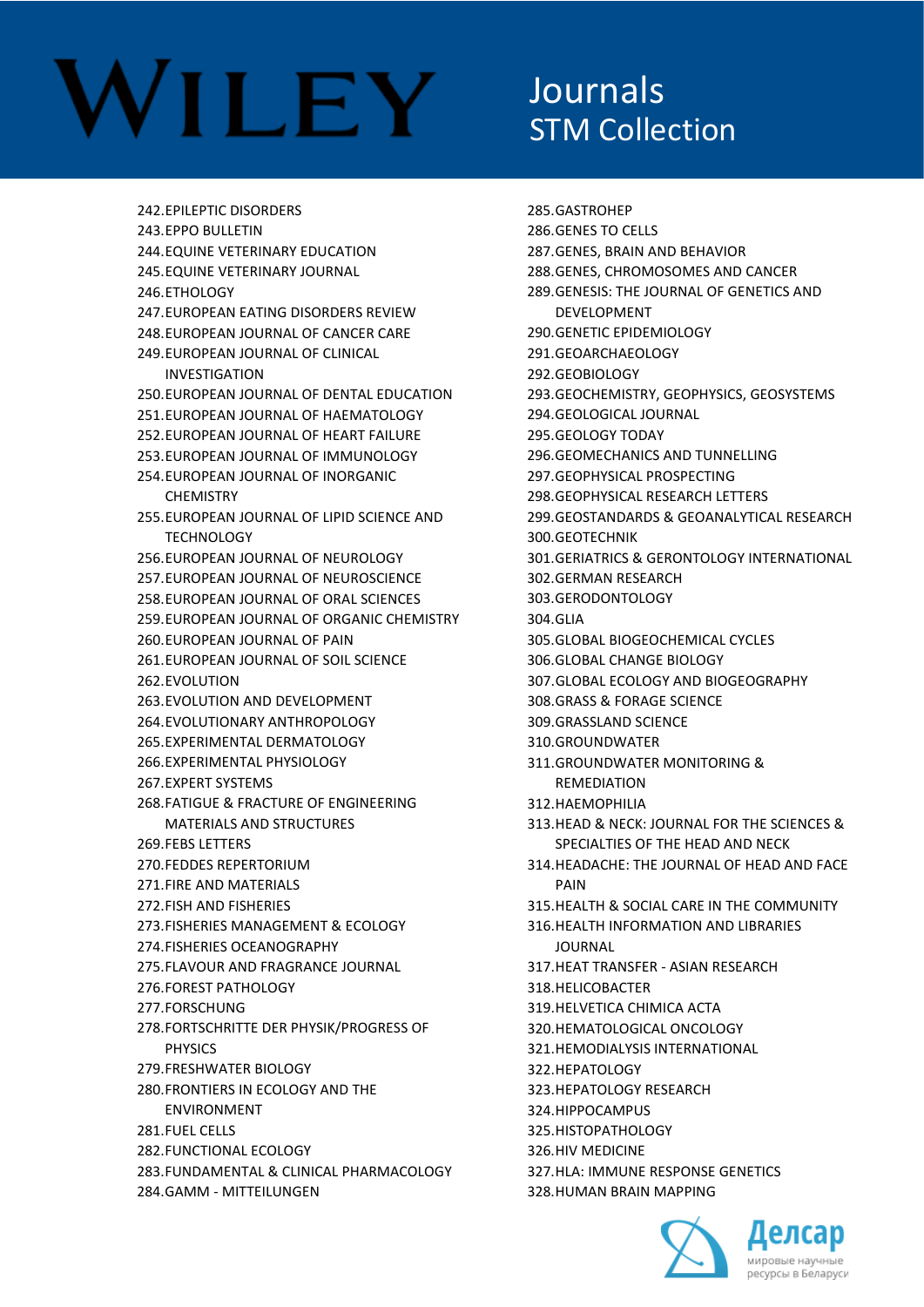329.HUMAN FACTORS AND ERGONOMICS IN MANUFACTURING& SERVICE INDUSTRIES 330.HUMAN MUTATION 331.HUMAN PSYCHOPHARMACOLOGY: CLINICAL AND EXPERIMENTAL 332.HYDROLOGICAL PROCESSES 333.IBIS 334.IEEJ TRANSACTIONS ON ELECTRICAL AND ELECTRONIC ENGINEERING 335.IMMUNOLOGICAL REVIEWS 336.IMMUNOLOGY 337.IMMUNOLOGY & CELL BIOLOGY 338.INDOOR AIR 339.INFORMATION SYSTEMS JOURNAL 340.INSECT CONSERVATION AND DIVERSITY 341.INSECT MOLECULAR BIOLOGY 342.INSECT SCIENCE 343.INTEGRATED ENVIRONMENTAL ASSESSMENT AND MANAGEMENT 344.INTEGRATIVE ZOOLOGY 345.INTERNAL MEDICINE JOURNAL 346.INTERNATIONAL DENTAL JOURNAL 347.INTERNATIONAL ENDODONTIC JOURNAL 348.INTERNATIONAL FORUM OF ALLERGY & RHINOLOGY 349.INTERNATIONAL JOURNAL FOR NUMERICAL AND ANALYTICAL METHODS IN GEOMECHANICS 350.INTERNATIONAL JOURNAL FOR NUMERICAL METHODS IN BIOMEDICAL ENGINEERING 351.INTERNATIONAL JOURNAL FOR NUMERICAL METHODS IN ENGINEERING 352.INTERNATIONAL JOURNAL OF ADAPTIVE CONTROL AND SIGNAL PROCESSING 353.INTERNATIONAL JOURNAL OF APPLIED CERAMIC TECHNOLOGY 354.INTERNATIONAL JOURNAL OF APPLIED GLASS **SCIENCE** 355.INTERNATIONAL JOURNAL OF CANCER 356.INTERNATIONAL JOURNAL OF CHEMICAL KINETICS 357.INTERNATIONAL JOURNAL OF CIRCUIT THEORY ANDAPPLICATIONS 358.INTERNATIONAL JOURNAL OF CLIMATOLOGY 359.INTERNATIONAL JOURNAL OF CLINICAL PRACTICE 360.INTERNATIONAL JOURNAL OF COMMUNICATION SYSTEMS

#### Journals STM Collection

- 361.INTERNATIONAL JOURNAL OF COSMETIC **SCIENCE** 362.INTERNATIONAL JOURNAL OF DAIRY TECHNOLOGY 363.INTERNATIONAL JOURNAL OF DENTAL HYGIENE 364.INTERNATIONAL JOURNAL OF DERMATOLOGY 365.INTERNATIONAL JOURNAL OF EATING DISORDERS 366.INTERNATIONAL JOURNAL OF ENERGY RESEARCH 367.INTERNATIONAL JOURNAL OF EXPERIMENTAL PATHOLOGY 368.INTERNATIONAL JOURNAL OF FOOD SCIENCE & **TECHNOLOGY** 369.INTERNATIONAL JOURNAL OF GERIATRIC PSYCHIATRY 370.INTERNATIONAL JOURNAL OF GYNECOLOGY &OBSTETRICS 371.INTERNATIONAL JOURNAL OF IMAGING SYSTEMS AND TECHNOLOGY 372.INTERNATIONAL JOURNAL OF IMMUNOGENETICS 373.INTERNATIONAL JOURNAL OF INTELLIGENT SYSTEMS 374.INTERNATIONAL JOURNAL OF LABORATORY HEMATOLOGY 375.INTERNATIONAL JOURNAL OF MENTAL HEALTH NURSING 376.INTERNATIONAL JOURNAL OF METHODS IN PSYCHIATRIC RESEARCH 377.INTERNATIONAL JOURNAL OF NETWORK MANAGEMENT 378.INTERNATIONAL JOURNAL OF NUMERICAL MODELLING: ELECTRONIC NETWORKS, DEVICES AND FIELDS 379.INTERNATIONAL JOURNAL OF NURSING KNOWLEDGE 380.INTERNATIONAL JOURNAL OF NURSING PRACTICE 381.INTERNATIONAL JOURNAL OF OLDER PEOPLE NURSING 382.INTERNATIONAL JOURNAL OF OSTEOARCHAEOLOGY 383.INTERNATIONAL JOURNAL OF PAEDIATRIC **DENTISTRY** 384.INTERNATIONAL JOURNAL OF PHARMACY **PRACTICE** 
	- 385.INTERNATIONAL JOURNAL OF QUANTUM **CHEMISTRY**

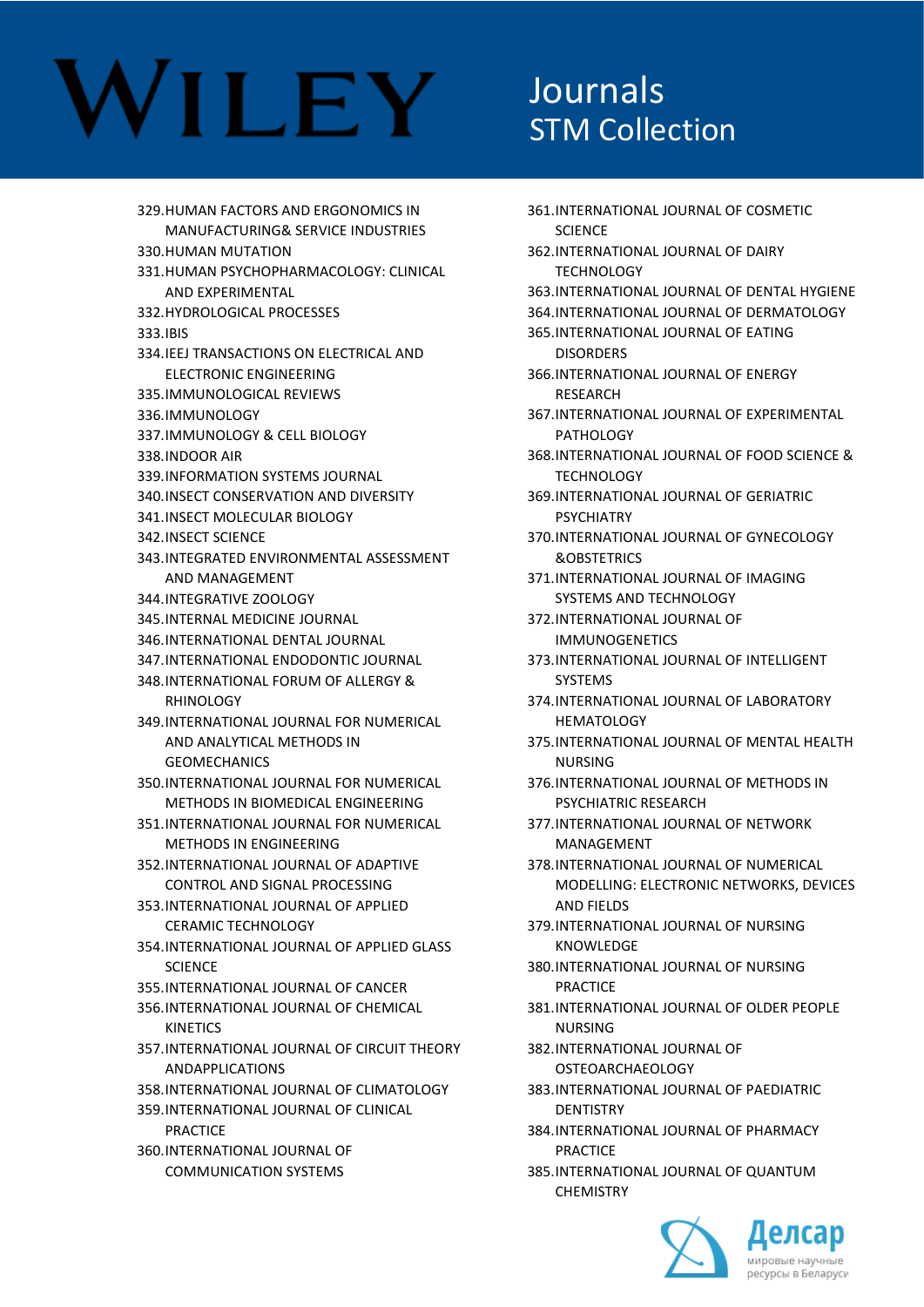386.INTERNATIONAL JOURNAL OF RF AND MICROWAVE COMPUTER-AIDED ENGINEERING 387.INTERNATIONAL JOURNAL OF RHEUMATIC **DISEASES** 388.INTERNATIONAL JOURNAL OF ROBUST AND NONLINEAR CONTROL 389.INTERNATIONAL JOURNAL OF SATELLITE COMMUNICATIONSAND NETWORKING 390.INTERNATIONAL JOURNAL OF UROLOGICAL NURSING 391.INTERNATIONAL JOURNAL OF UROLOGY 392.INTERNATIONAL JRNL FOR NUMERICAL METHODS IN FLUIDS 393.INTERNATIONAL NURSING REVIEW 394.INTERNATIONAL REVIEW OF HYDROBIOLOGY 395.INTERNATIONAL STATISTICAL REVIEW 396.INTERNATIONAL TRANSACTIONS ON ELECTRICAL ENERGY SYSTEMS 397.INTERNATIONAL WOUND JOURNAL 398.INTERNATIONAL ZOO YEARBOOK 399.INVERTEBRATE BIOLOGY 400.IRRIGATION AND DRAINAGE 401.ISBT SCIENCE SERIES 402.ISLAND ARC 403.ISRAEL JOURNAL OF CHEMISTRY 404.IUBMB LIFE 405.JAPAN JOURNAL OF NURSING SCIENCE 406.JOURNAL DER DEUTSCHEN DERMATOLOGISCHEN GESELLSCHAFT 407.JOURNAL FOR SPECIALISTS IN PEDIATRIC NURSING 408.JOURNAL OF ADVANCED NURSING 409.JOURNAL OF AGRONOMY AND CROP SCIENCE 410.JOURNAL OF AMERICAN GERIATRICS SOCIETY 411.JOURNAL OF ANATOMY 412.JOURNAL OF ANIMAL BREEDING AND GENETICS 413.JOURNAL OF ANIMAL ECOLOGY 414.JOURNAL OF ANIMAL PHYSIOLOGY AND ANIMAL NUTRITION 415.JOURNAL OF APPLIED BIOBEHAVIORAL **RESEARCH** 416.JOURNAL OF APPLIED CRYSTALLOGRAPHY 417.JOURNAL OF APPLIED ECOLOGY 418.JOURNAL OF APPLIED ENTOMOLOGY 419.JOURNAL OF APPLIED ICHTHYOLOGY 420.JOURNAL OF APPLIED MICROBIOLOGY 421.JOURNAL OF APPLIED POLYMER SCIENCE 422.JOURNAL OF APPLIED SOCIAL PSYCHOLOGY

423.JOURNAL OF APPLIED TOXICOLOGY

### Journals STM Collection

424.JOURNAL OF AVIAN BIOLOGY 425.JOURNAL OF BASIC MICROBIOLOGY 426.JOURNAL OF BIOCHEMICAL AND MOLECULAR TOXICOLOGY 427.JOURNAL OF BIOGEOGRAPHY 428.JOURNAL OF BIOMEDICAL MATERIALS RESEARCH PART A 429.JOURNAL OF BIOPHOTONICS 430.JOURNAL OF BONE AND MINERAL RESEARCH 431.JOURNAL OF CARDIAC SURGERY 432.JOURNAL OF CARDIOVASCULAR ELECTROPHYSIOLOGY 433.JOURNAL OF CELLULAR BIOCHEMISTRY 434.JOURNAL OF CELLULAR PHYSIOLOGY 435.JOURNAL OF CHEMICAL TECHNOLOGY & BIOTECHNOLOGY 436.JOURNAL OF CHEMOMETRICS 437.JOURNAL OF CHILD AND ADOLESCENT PSYCHIATRICNURSING 438.JOURNAL OF CLINICAL APHERESIS 439.JOURNAL OF CLINICAL NURSING 440.JOURNAL OF CLINICAL PERIODONTOLOGY 441.JOURNAL OF CLINICAL PHARMACOLOGY 442.JOURNAL OF CLINICAL PHARMACY & **THERAPEUTICS** 443.JOURNAL OF CLINICAL ULTRASOUND 444.JOURNAL OF COMBINATORIAL DESIGNS 445.JOURNAL OF COMPUTATIONAL CHEMISTRY 446.JOURNAL OF COSMETIC DERMATOLOGY 447.JOURNAL OF CUTANEOUS PATHOLOGY 448.JOURNAL OF DIABETES 449.JOURNAL OF DIGESTIVE DISEASES 450.JOURNAL OF ECOLOGY 451.JOURNAL OF ENGINEERING EDUCATION 452.JOURNAL OF ESTHETIC AND RESTORATIVE **DENTISTRY** 453.JOURNAL OF EVALUATION IN CLINICAL PRACTICE 454.JOURNAL OF EVIDENCE BASED MEDICINE 455.JOURNAL OF EVOLUTIONARY BIOLOGY 456.JOURNAL OF EXPERIMENTAL ZOOLOGY PART A:ECOLOGICAL AND INTEGRATIVE PHYSIOLOGY 457.JOURNAL OF EXPERIMENTAL ZOOLOGY PART B MOLECULAR AND DEVELOPMENTAL EVOLUTION 458.JOURNAL OF FIELD ORNITHOLOGY 459.JOURNAL OF FIELD ROBOTICS 460.JOURNAL OF FISH BIOLOGY



461.JOURNAL OF FISH DISEASES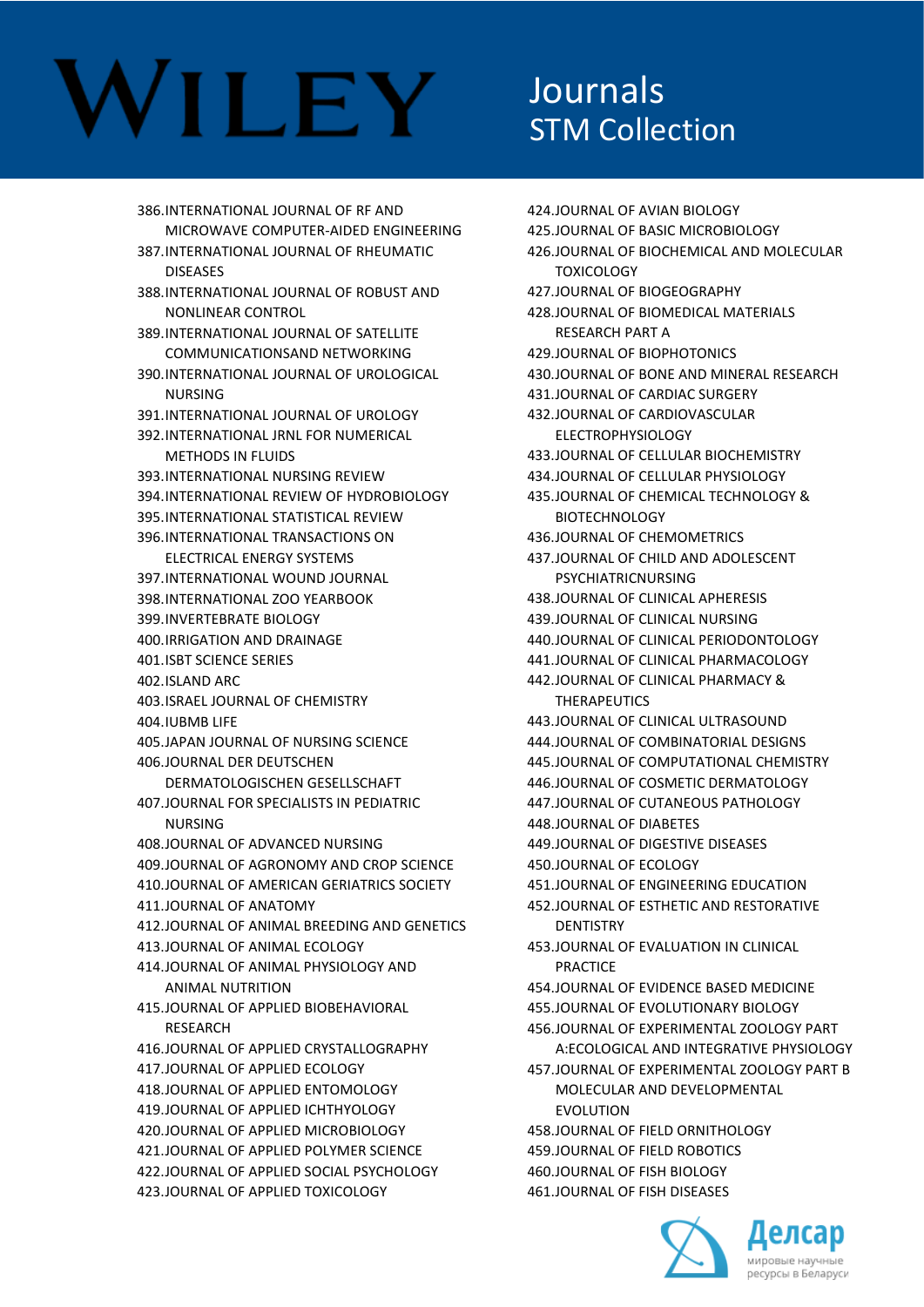# VILEY

### **Journals** STM Collection

462.JOURNAL OF FLOOD RISK MANAGEMENT 463.JOURNAL OF FOOD BIOCHEMISTRY 464.JOURNAL OF FOOD PROCESS ENGINEERING 465.JOURNAL OF FOOD PROCESSING AND **PRESERVATION** 466.JOURNAL OF FOOD SAFETY 467.JOURNAL OF FOOD SCIENCE 468.JOURNAL OF FOOD SCIENCE EDUCATION 469.JOURNAL OF FORENSIC SCIENCES 470.JOURNAL OF GASTROENTEROLOGY AND HEPATOLOGY 471.JOURNAL OF GEOPHYSICAL RESEARCH: **ATMOSPHERES** 472.JOURNAL OF GEOPHYSICAL RESEARCH: BIOGEOSCIENCES 473.JOURNAL OF GEOPHYSICAL RESEARCH: EARTH **SURFACE** 474.JOURNAL OF GEOPHYSICAL RESEARCH: OCEANS 475.JOURNAL OF GEOPHYSICAL RESEARCH: PLANETS 476.JOURNAL OF GEOPHYSICAL RESEARCH: SOLID EARTH 477.JOURNAL OF GEOPHYSICAL RESEARCH: SPACE PHYSICS 478.JOURNAL OF GRAPH THEORY 479.JOURNAL OF HEPATO-BILIARY-PANCREATIC **SCIENCES** 480.JOURNAL OF HETEROCYCLIC CHEMISTRY 481.JOURNAL OF HUMAN NUTRITION & DIETETICS 482.JOURNAL OF INDUSTRIAL ECOLOGY 483.JOURNAL OF INHERITED METABOLIC DISEASE 484.JOURNAL OF INTEGRATIVE PLANT BIOLOGY 485.JOURNAL OF INTERNAL MEDICINE 486.JOURNAL OF INVESTIGATIVE AND CLINICAL **DENTISTRY** 487.JOURNAL OF LABELLED COMPOUNDS AND RADIOPHARMACEUTICALS 488.JOURNAL OF MAGNETIC RESONANCE IMAGING 489.JOURNAL OF MASS SPECTROMETRY (INCORP BIOLOGICAL MASS SPECTROMETRY) 490.JOURNAL OF MEDICAL IMAGING AND RADIATION ONCOLOGY 491.JOURNAL OF MEDICAL PRIMATOLOGY 492.JOURNAL OF MEDICAL VIROLOGY 493.JOURNAL OF METAMORPHIC GEOLOGY 494.JOURNAL OF MICROSCOPY 495.JOURNAL OF MIDWIFERY & WOMEN'S HEALTH 496.JOURNAL OF MOLECULAR RECOGNITION 497.JOURNAL OF MORPHOLOGY

498.JOURNAL OF NEUROCHEMISTRY 499.JOURNAL OF NEUROENDOCRINOLOGY 500.JOURNAL OF NEUROIMAGING 501.JOURNAL OF NEUROSCIENCE RESEARCH 502.JOURNAL OF NURSING MANAGEMENT 503.JOURNAL OF NURSING SCHOLARSHIP 504.JOURNAL OF OBSTETRICS AND GYNAECOLOGY RESEARCH 505.JOURNAL OF ORAL PATHOLOGY & MEDICINE 506.JOURNAL OF ORAL REHABILITATION 507.JOURNAL OF ORTHOPAEDIC RESEARCH ® 508.JOURNAL OF PAEDIATRICS AND CHILD HEALTH 509.JOURNAL OF PEPTIDE SCIENCE 510.JOURNAL OF PERIODONTAL RESEARCH 511.JOURNAL OF PERIODONTOLOGY 512.JOURNAL OF PETROLEUM GEOLOGY 513.JOURNAL OF PHARMACEUTICAL HEALTH SERVICES RESEARCH 514.JOURNAL OF PHARMACY AND PHARMACOLOGY 515.JOURNAL OF PHARMACY PRACTICE AND **RESEARCH** 516.JOURNAL OF PHYCOLOGY 517.JOURNAL OF PHYSICAL ORGANIC CHEMISTRY 518.JOURNAL OF PHYTOPATHOLOGY 519.JOURNAL OF PINEAL RESEARCH 520.JOURNAL OF PLANT NUTRITION AND SOIL **SCIENCE** 521.JOURNAL OF POLYMER SCIENCE PART A: POLYMER CHEMISTRY 522.JOURNAL OF PROSTHODONTICS 523.JOURNAL OF PSYCHIATRIC & MENTAL HEALTH NURSING 524.JOURNAL OF PUBLIC HEALTH DENTISTRY 525.JOURNAL OF QUATERNARY SCIENCE 526.JOURNAL OF RAMAN SPECTROSCOPY 527.JOURNAL OF RENAL CARE 528.JOURNAL OF RESEARCH IN SCIENCE TEACHING 529.JOURNAL OF SENSORY STUDIES 530.JOURNAL OF SEPARATION SCIENCE 531.JOURNAL OF SLEEP RESEARCH 532.JOURNAL OF SMALL ANIMAL PRACTICE 533.JOURNAL OF SOFTWARE: EVOLUTION AND **PROCESS** 534.JOURNAL OF SURGICAL ONCOLOGY 535.JOURNAL OF SYNCHROTRON RADIATION 536.JOURNAL OF SYSTEMATICS AND EVOLUTION 537.JOURNAL OF TEXTURE STUDIES 538.JOURNAL OF THE AMERICAN CERAMIC SOCIETY

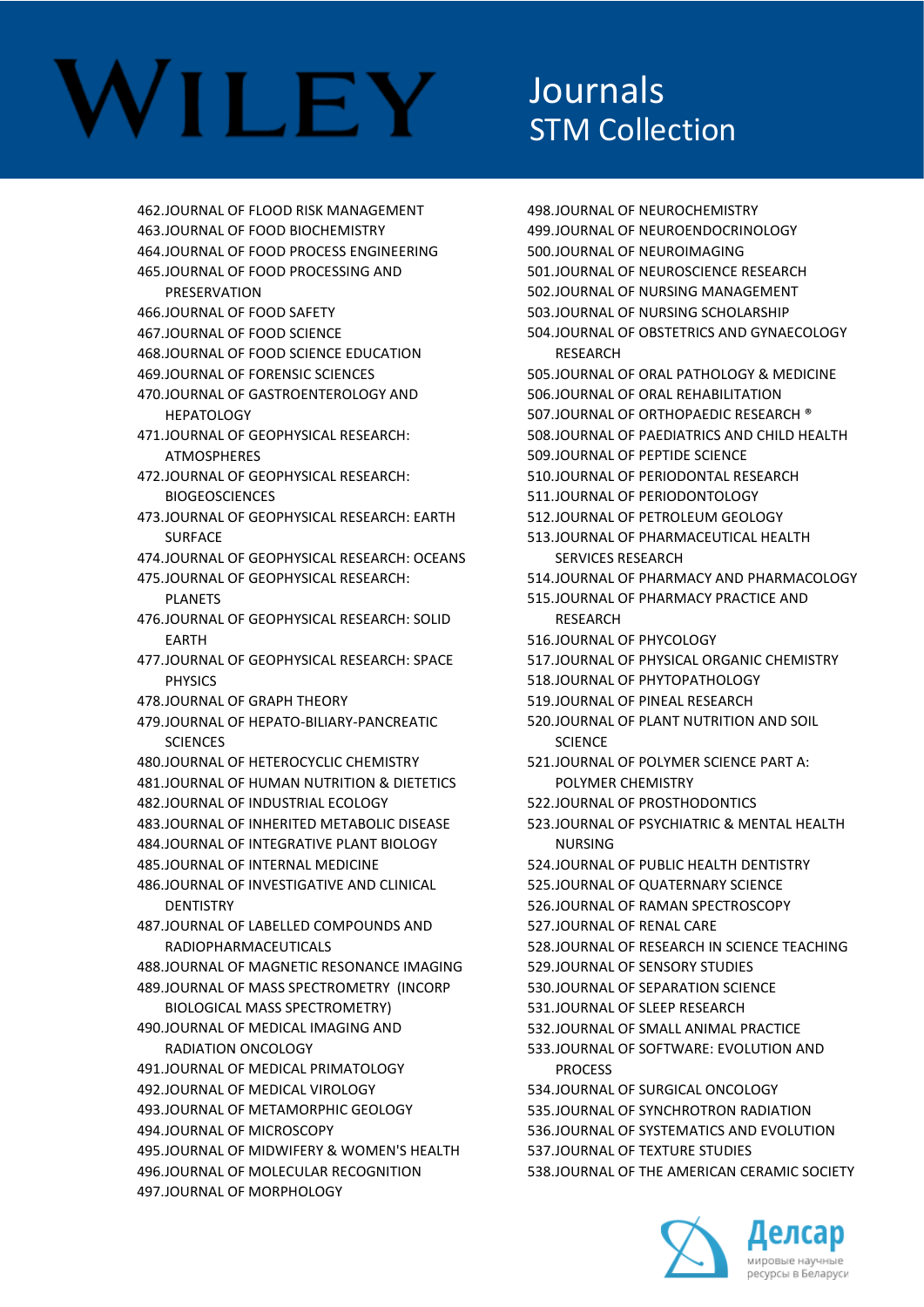### **Journals** STM Collection

539.JOURNAL OF THE AMERICAN WATER RESOURCES ASSOCIATION 540.JOURNAL OF THE ASSOCIATION FOR INFORMATION SCIENCE AND TECHNOLOGY 541.JOURNAL OF THE CHINESE CHEMICAL SOCIETY 542.JOURNAL OF THE EUROPEAN ACADEMY OF DERMATOLOGY &VENEREOLOGY 543.JOURNAL OF THE INSTITUTE OF BREWING 544.JOURNAL OF THE LONDON MATHEMATICAL **SOCIETY** 545.JOURNAL OF THE PERIPHERAL NERVOUS SYSTEM 546.JOURNAL OF THE ROYAL STATISTICAL SOCIETY: SERIES A(STATISTICS IN SOCIETY) 547.JOURNAL OF THE ROYAL STATISTICAL SOCIETY: SERIES B(STATISTICAL METHODOLOGY) 548.JOURNAL OF THE ROYAL STATISTICAL SOCIETY: SERIES C(APPLIED STATISTICS) 549.JOURNAL OF THE SCIENCE OF FOOD AND **AGRICULTURE** 550.JOURNAL OF THE SOCIETY FOR INFORMATION DISPLAY 551.JOURNAL OF THE WORLD AQUACULTURE **SOCIETY** 552.JOURNAL OF THROMBOSIS AND HAEMOSTASIS 553.JOURNAL OF TIME SERIES ANALYSIS 554.JOURNAL OF TISSUE ENGINEERING AND REGENERATIVE MEDICINE 555.JOURNAL OF TRAUMATIC STRESS 556.JOURNAL OF VEGETATION SCIENCE 557.JOURNAL OF VETERINARY EMERGENCY AND CRITICAL CARE 558.JOURNAL OF VETERINARY PHARMACOLOGY & THERAPEUTICS 559.JOURNAL OF VINYL & ADDITIVE TECHNOLOGY 560.JOURNAL OF VIRAL HEPATITIS 561.JOURNAL OF ZOOLOGICAL SYSTEMATICS AND EVOLUTIONARY RESEARCH 562.JOURNAL OF ZOOLOGY 563.LAKES & RESERVOIRS: SCIENCE, POLICY AND MANAGEMENT FOR SUSTAINABLE USE 564.LAND DEGRADATION AND DEVELOPMENT 565.LASER & PHOTONICS REVIEWS 566.LASERS IN SURGERY AND MEDICINE 567.LETHAIA 568.LETTERS IN APPLIED MICROBIOLOGY 569.LIMNOLOGY AND OCEANOGRAPHY 570.LIMNOLOGY AND OCEANOGRAPHY BULLETIN 571.LIMNOLOGY AND OCEANOGRAPHY: METHODS

572.LIVER INTERNATIONAL 573.LIVER TRANSPLANTATION 574.LUBRICATION SCIENCE 575.LUMINESCENCE: THE JOURNAL OF BIOLOGICAL AND CHEMICAL LUMINESCENCE 576.LUTS 577.MACROMOLECULAR BIOSCIENCE 578.MACROMOLECULAR CHEMISTRY AND PHYSICS 579.MACROMOLECULAR MATERIALS AND ENGINEERING 580.MACROMOLECULAR RAPID COMMUNICATIONS 581.MACROMOLECULAR REACTION ENGINEERING 582.MACROMOLECULAR SYMPOSIA 583.MACROMOLECULAR THEORY AND SIMULATIONS 584.MAGNETIC RESONANCE IN CHEMISTRY 585.MAGNETIC RESONANCE IN MEDICINE 586.MAMMAL REVIEW 587.MARINE ECOLOGY 588.MARINE MAMMAL SCIENCE 589.MASS SPECTROMETRY REVIEWS 590.MATERIALS AND CORROSION/WERKSTOFFE UND KORROSION 591.MATERIALWISSENSCHAFT UND WERKSTOFFTECHNIK 592.MATERNAL & CHILD NUTRITION 593.MATHEMATICAL LOGIC QUARTERLY 594.MATHEMATICAL METHODS IN THE APPLIED **SCIENCES** 595.MATHEMATISCHE NACHRICHTEN 596.MAUERWERK 597.MEDICAL AND VETERINARY ENTOMOLOGY 598.MEDICAL EDUCATION 599.MEDICAL JOURNAL OF AUSTRALIA 600.MEDICINAL RESEARCH REVIEWS 601.METEORITICS & PLANETARY SCIENCE 602.METEOROLOGICAL APPLICATIONS 603.MICROBIOLOGY AND IMMUNOLOGY 604.MICROCIRCULATION 605.MICROSCOPY RESEARCH AND TECHNIQUE 606.MICROSURGERY 607.MICROWAVE AND OPTICAL TECHNOLOGY **LETTERS** 608.MOLECULAR CARCINOGENESIS 609.MOLECULAR ECOLOGY 610.MOLECULAR ECOLOGY RESOURCES 611.MOLECULAR INFORMATICS 612.MOLECULAR MICROBIOLOGY 613.MOLECULAR NUTRITION & FOOD RESEARCH

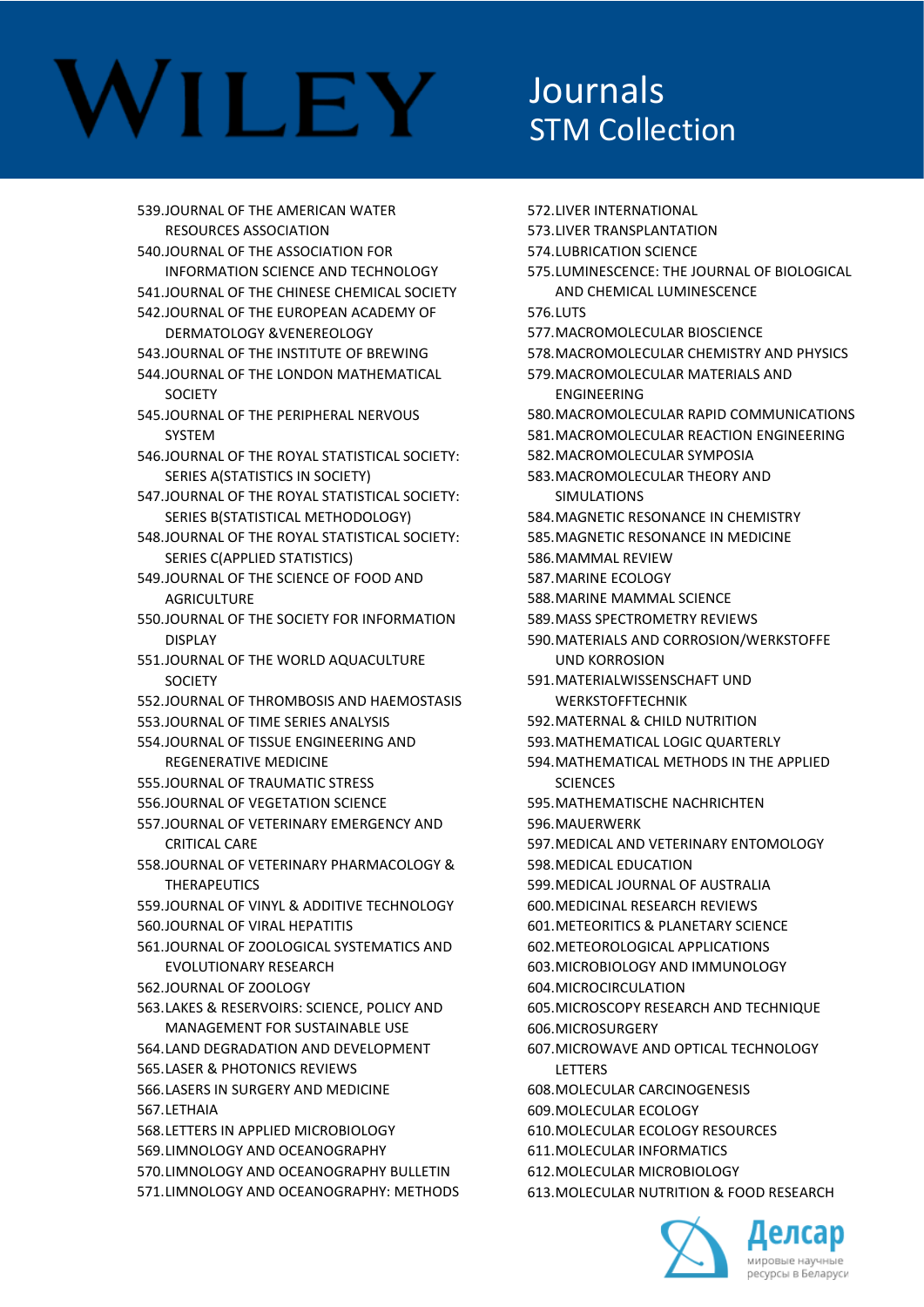### Journals STM Collection

614.MOLECULAR ORAL MICROBIOLOGY 615.MOLECULAR REPRODUCTION & DEVELOPMENT 616.MOVEMENT DISORDERS 617.MUSCLE & NERVE 618.MUSCULOSKELETAL CARE 619.MYCOSES 620.NATURAL RESOURCE MODELING 621.NAVAL RESEARCH LOGISTICS 622.NEPHROLOGY 623.NETWORKS: AN INTERNATIONAL JOURNAL 624.NEUROGASTROENTEROLOGY & MOTILITY 625.NEUROMODULATION: TECHNOLOGY AT THE NEURALINTERFACE 626.NEUROPATHOLOGY 627.NEUROPATHOLOGY & APPLIED NEUROBIOLOGY 628.NEUROUROLOGY AND URODYNAMICS 629.NEW PHYTOLOGIST 630.NMR IN BIOMEDICINE 631.NORDIC JOURNAL OF BOTANY 632.NUMERICAL LINEAR ALGEBRA WITH APPLICATIONS 633.NUMERICAL METHODS FOR PARTIAL DIFFERENTIAL EQUATIONS 634.NURSING & HEALTH SCIENCES 635.NURSING FORUM 636.NURSING IN CRITICAL CARE 637.NURSING INQUIRY 638.NURSING PHILOSOPHY 639.NUTRITION & DIETETICS 640.NUTRITION BULLETIN 641.OBESITY 642.OBESITY REVIEWS 643.OIKOS 644.OIL AND ENERGY TRENDS 645.OIL AND ENERGY TRENDS: ANNUAL STATISTICAL REVIEW 646.OPHTHALMIC AND PHYSIOLOGICAL OPTICS 647.OPTIMAL CONTROL APPLICATIONS AND **METHODS** 648.ORAL DISEASES 649.ORAL SURGERY 650.ORTHODONTICS & CRANIOFACIAL RESEARCH 651.PACING AND CLINICAL ELECTROPHYSIOLOGY 652.PACKAGING TECHNOLOGY AND SCIENCE 653.PAEDIATRIC & PERINATAL EPIDEMIOLOGY 654.PAIN PRACTICE 655.PALAEONTOLOGY 656.PALEOCEANOGRAPHY AND PALEOCLIMATOLOGY

657.PAPERS IN PALAEONTOLOGY 658.PARASITE IMMUNOLOGY 659.PARTICLE & PARTICLE SYSTEMS CHARACTERIZATION 660.PATHOLOGY INTERNATIONAL 661.PEDIATRIC ALLERGY AND IMMUNOLOGY 662.PEDIATRIC ANESTHESIA 663.PEDIATRIC BLOOD & CANCER 664.PEDIATRIC DERMATOLOGY 665.PEDIATRIC DIABETES 666.PEDIATRIC OBESITY 667.PEDIATRIC PULMONOLOGY 668.PEDIATRIC TRANSPLANTATION 669.PEDIATRICS INTERNATIONAL 670.PEPTIDE SCIENCE 671.PERIODONTOLOGY 2000 672.PERMAFROST AND PERIGLACIAL PROCESSES 673.PERSPECTIVES IN PSYCHIATRIC CARE 674.PEST MANAGEMENT SCIENCE 675.PHARMACEUTICAL STATISTICS 676.PHARMACOEPIDEMIOLOGY & DRUG SAFETY 677.PHARMACOTHERAPY: THE JOURNAL OF HUMAN PHARMACOLOGY AND DRUG THERAPY 678.PHOTOCHEMISTRY & PHOTOBIOLOGY 679.PHOTODERMATOLOGY, PHOTOIMMUNOLOGY & PHOTOMEDICINE 680.PHYCOLOGICAL RESEARCH 681.PHYSICA STATUS SOLIDI (A) APPLICATIONS ANDMATERIALS SCIENCE 682.PHYSICA STATUS SOLIDI (B) BASIC SOLID STATE **PHYSICS** 683.PHYSICA STATUS SOLIDI (RRL) RAPID RESEARCH LETTERS 684.PHYSIK IN UNSERER ZEIT (PHIUZ) 685.PHYSIOLOGIA PLANTARUM 686.PHYSIOLOGICAL ENTOMOLOGY 687.PHYSIOTHERAPY RESEARCH INTERNATIONAL 688.PHYTOCHEMICAL ANALYSIS 689.PHYTOTHERAPY RESEARCH 690.PIGMENT CELL & MELANOMA RESEARCH 691.PLANT BIOLOGY 692.PLANT BREEDING 693.PLANT CELL & ENVIRONMENT 694.PLANT PATHOLOGY 695.PLANT SPECIES BIOLOGY 696.PLASMA PROCESSES AND POLYMERS 697.POLYMER COMPOSITES 698.POLYMER ENGINEERING & SCIENCE 699.POLYMER INTERNATIONAL

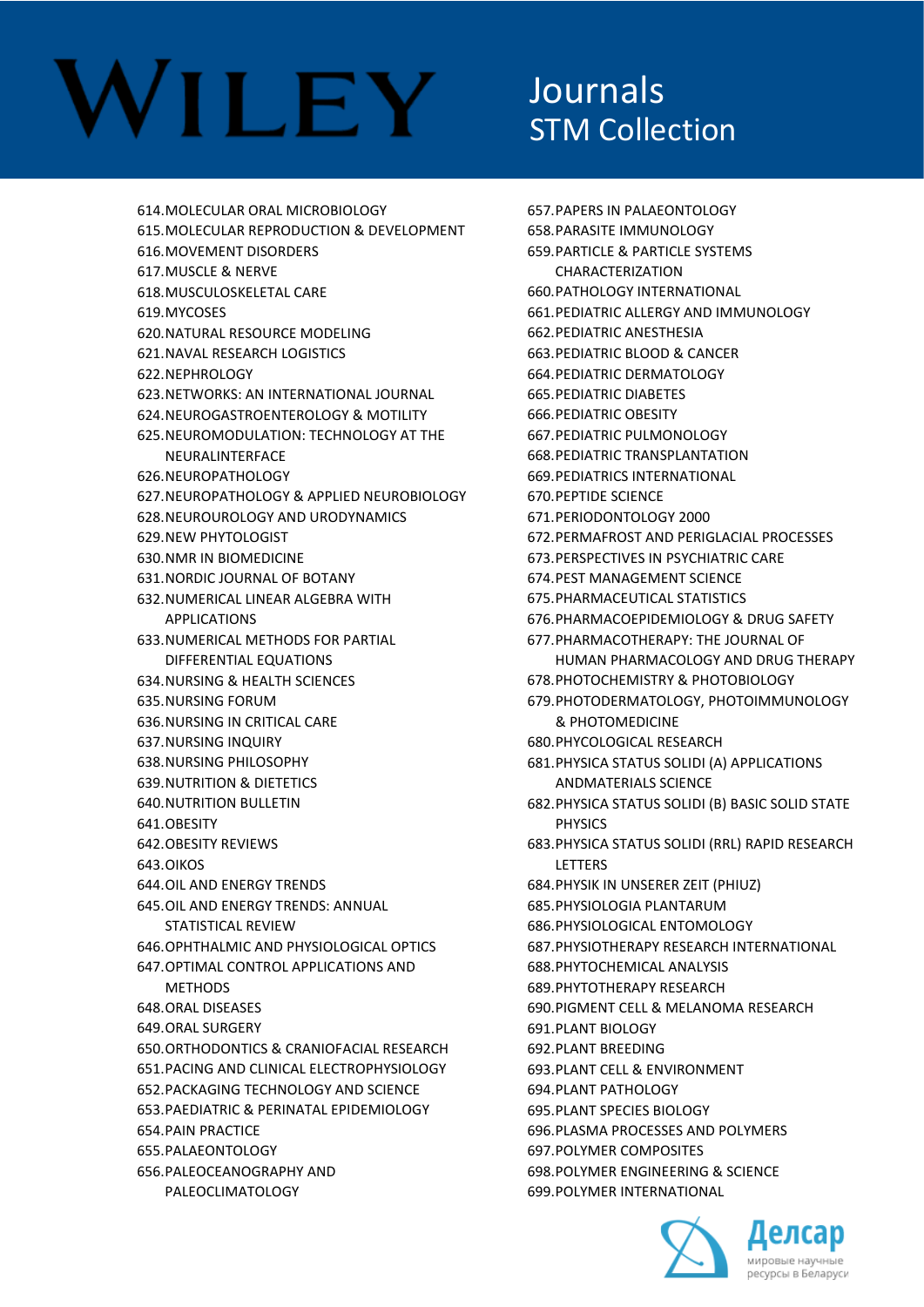### Journals STM Collection

700.POLYMERS FOR ADVANCED TECHNOLOGIES 701.POPULATION ECOLOGY 702.PRACTICAL DIABETES 703.PRENATAL DIAGNOSIS 704.PRESCRIBER 705.PROCEEDINGS IN APPLIED MATHEMATICS & **MECHANICS** 706.PROCEEDINGS OF THE ASSOCIATION FOR INFORMATION SCIENCE AND TECHNOLOGY 707.PROCEEDINGS OF THE LONDON MATHEMATICAL SOCIETY 708.PROCESS SAFETY PROGRESS 709.PROGRESS IN NEUROLOGY AND PSYCHIATRY 710.PROGRESS IN PHOTOVOLTAICS: RESEARCH AND APPLICATIONS 711.PROPELLANTS, EXPLOSIVES, PYROTECHNICS 712.PROTEIN SCIENCE 713.PROTEINS: STRUCTURE, FUNCTION AND BIOINFORMATICS 714.PROTEOMICS 715.PROTEOMICS - CLINICAL APPLICATIONS 716.PSYCH JOURNAL 717.PSYCHIATRY AND CLINICAL NEUROSCIENCES 718.PSYCHOGERIATRICS 719.PSYCHO-ONCOLOGY 720.PUBLIC HEALTH NURSING 721.QUALITY AND RELIABILITY ENGINEERING INTERNATIONAL 722.QUARTERLY JOURNAL OF THE ROYAL METEOROLOGICAL SOCIETY 723.RADIO SCIENCE 724.RANDOM STRUCTURES & ALGORITHMS 725.RAPID COMMUNICATIONS IN MASS SPECTROMETRY 726.REPRODUCTION IN DOMESTIC ANIMALS 727.RESEARCH IN NURSING & HEALTH 728.RESOURCE GEOLOGY 729.RESPIROLOGY 730.RESTORATION ECOLOGY 731.REVIEWS IN AQUACULTURE 732.REVIEWS IN MEDICAL VIROLOGY 733.REVIEWS OF GEOPHYSICS 734.RIVER RESEARCH AND APPLICATIONS 735.SCANDINAVIAN JOURNAL OF CARING SCIENCES 736.SCANDINAVIAN JOURNAL OF IMMUNOLOGY 737.SCANDINAVIAN JOURNAL OF MEDICINE & SCIENCE INSPORTS 738.SCANDINAVIAN JOURNAL OF STATISTICS 739.SCIENCE EDUCATION

740.SEDIMENTOLOGY 741.SEMINARS IN DIALYSIS 742.SID SYMPOSIUM DIGEST OF TECHNICAL PAPERS 743.SIGNIFICANCE 744.SKIN RESEARCH AND TECHNOLOGY 745.SMALL 746.SOFTWARE TESTING, VERIFICATION & RELIABILITY 747.SOFTWARE: PRACTICE AND EXPERIENCE 748.SOIL USE AND MANAGEMENT 749.SONOGRAPHY 750.SPACE WEATHER 751.SPECIAL CARE IN DENTISTRY 752.STAHLBAU 753.STARCH 754.STATISTICA NEERLANDICA 755.STATISTICAL ANALYSIS AND DATA MINING 756.STATISTICS IN MEDICINE 757.STEEL CONSTRUCTION: DESIGN AND RESEARCH 758.STEEL RESEARCH INTERNATIONAL **759 STRAIN** 760.STRESS AND HEALTH 761.STRUCTURAL CONCRETE 762.STRUCTURAL CONTROL AND HEALTH MONITORING 763.STUDIES IN APPLIED MATHEMATICS 764.SURFACE AND INTERFACE ANALYSIS 765.SURGICAL PRACTICE 766.SYNAPSE 767.SYSTEMATIC ENTOMOLOGY 768.SYSTEMS ENGINEERING 769.TEACHING STATISTICS 770.TECTONICS 771.TERRA NOVA 772.THE AMERICAN JOURNAL ON ADDICTIONS 773.THE ANATOMICAL RECORD 774.THE BREAST JOURNAL 775.THE CANADIAN JOURNAL OF CHEMICAL ENGINEERING 776.THE CANADIAN JOURNAL OF STATISTICS/LA REVUE CANADIENNE DE STATISTIQUE 777.THE CHEMICAL RECORD 778.THE CLINICAL RESPIRATORY JOURNAL 779.THE EMBO JOURNAL 780.THE FEBS JOURNAL 781.THE INTERNATIONAL JOURNAL OF HEALTH PLANNING AND MANAGEMENT 782.THE INTERNATIONAL JOURNAL OF MEDICAL ROBOTICS AND COMPUTER ASSISTED SURGERY